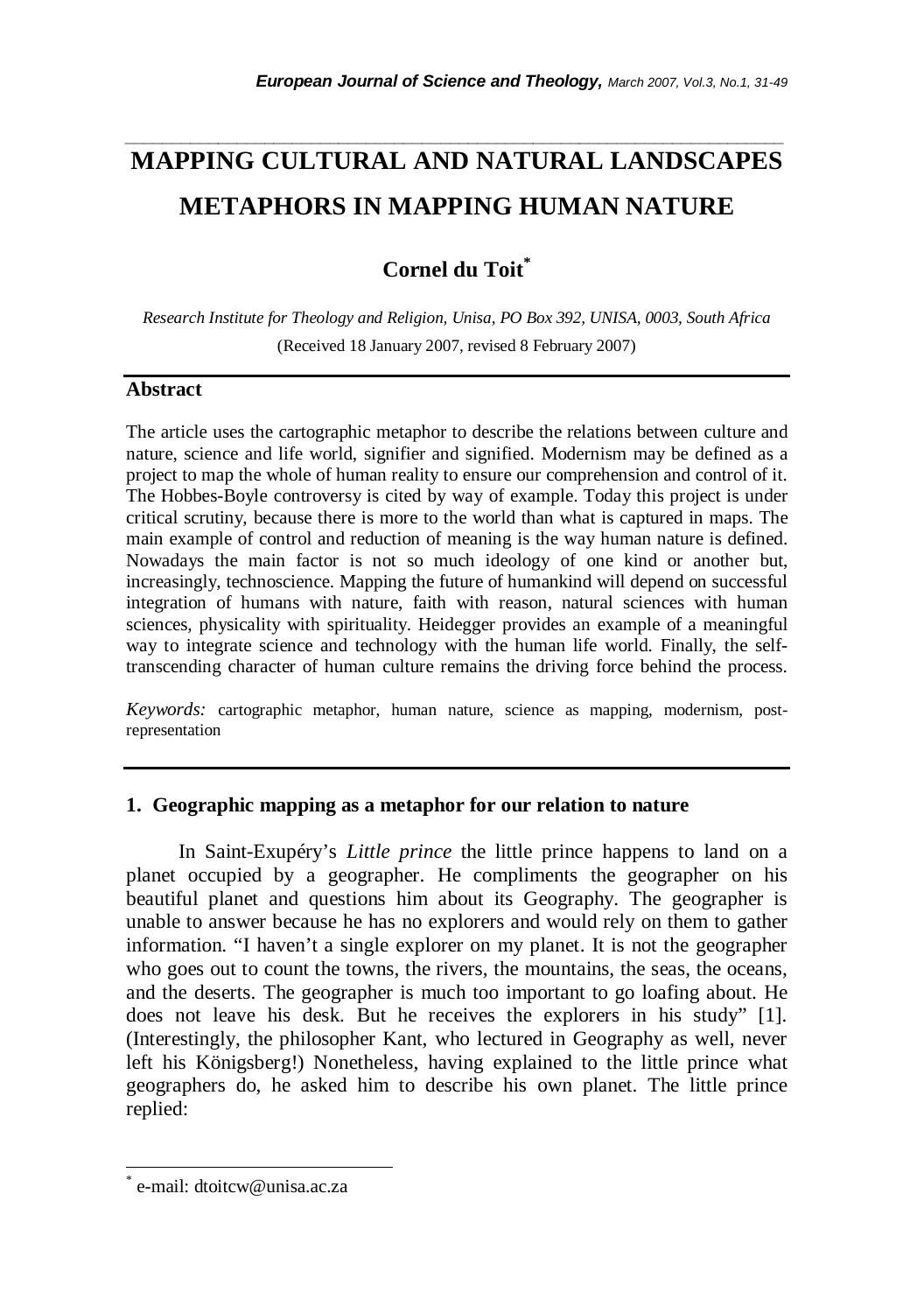"I have ... a flower."

"We do not record flowers," said the geographer.

"Why is that? The flower is the most beautiful thing on my planet!"

"We do not record them," said the geographer, "because they are ephemeral."

"What does that mean – 'ephemeral'?"

"Geographies," said the geographer, "are the books which, of all books, are most concerned with matters of consequence. They never become oldfashioned. It is very rarely that a mountain changes its position. It is very rarely that an ocean empties itself of its waters. We write of eternal things."

The little prince obstinately insisted on learning the meaning of 'ephemeral'. When the geographer explained that it meant that "which is in danger of speedy disappearance", the little prince regretted having left his frail flower behind on its own.

 'Eternal things' are eternal according to human thought and construction. A good example is the recent decision (August 2006) by the International Astronomical Union that Pluto isn't a planet any more. Our solar system has now only eight planets and Pluto, renamed UB313 is now the largest dwarf planet. A planet is redefined as "a celestial body that is in orbit around the sun, has sufficient mass for its self-gravity to overcome rigid body forces so that it assumes a … nearly round body shape, and has cleared the neighbourhood around its orbit." [2]

Very much in passing the author then points out that, by implication, humankind on earth is probably not far removed from the 'ephemeral' category see Foucault's dictum: "Man is of recent origin and destined to disappear soon." [3] The comment reads: "Men occupy a very small space upon the Earth. If the two billion inhabitants who people its surface were to stand upright and somewhat crowded together, as they do for some big public assembly, they could easily be put into one public square twenty miles long and twenty miles wide. All humanity could be piled up on a small Pacific islet." [1, p. 55]

Human beings have mapped their world. Virtually every discipline, practice, philosophical system, tribe and individual has been mapped. Whether the maps are of the physical environment – land, the atmosphere, oceans, celestial space, the human genome – or cultural maps like anthropological, economic or political maps, the fact is that our entire reality has been charted. Many maps are not drawn to scale and use symbols to represent reality. The map of London's underground railway is user-friendly but by no means accurate! If we had to have all the maps of humankind at our disposal the differences in worldview, Anthropology, God concepts, Epistemology, Ontology, Cosmology, technology, politics, economics and the like would be apparent.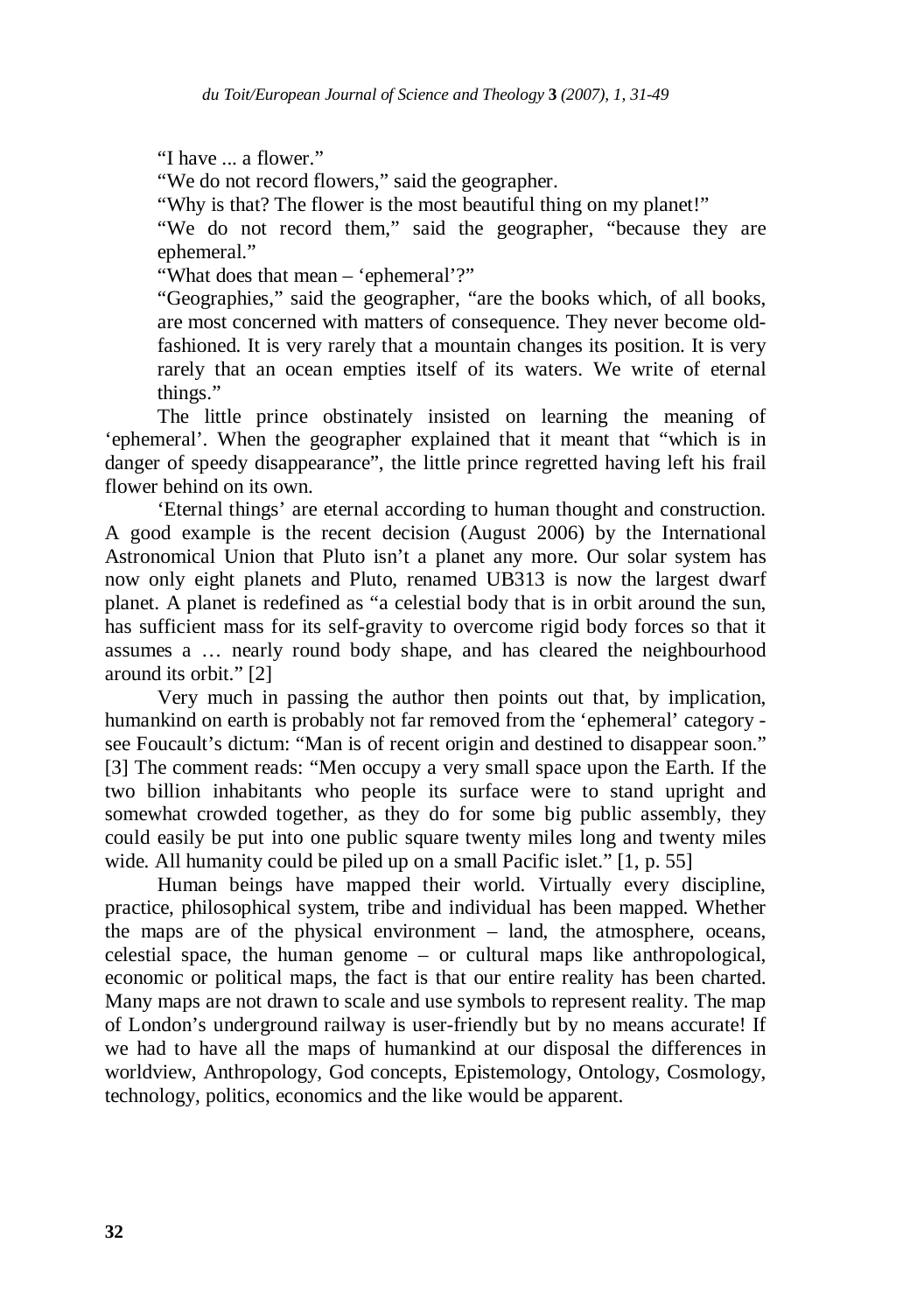The whole modernist project can be summed up by the mapping metaphor. Mapping is a metaphor for our cultural handling of our world. From mapping our natural, physical environment we can move on to mapping the whole of human reality and draw maps of our genetic, psychological, social, political and religious worlds. But it's not just a matter of representation; more importantly, it needs interpretation.

Maps are cultural artefacts depicting our efforts at representing reality. But reality cannot be 'mirrored' accurately any more than it can be known *an sich*. Although almost 'everything' has been mapped, maps of physical reality remain vitally important. When Galileo changed the map of our solar system he turned the whole of human culture upside down and started the scientific revolution and the Enlightenment. Thus the shift from a static to a dynamic worldview inspired Hobbes, after his encounter with Galileo, to construct his entire philosophy round the metaphor of motion (see his map of the classification of the sciences, [4]). Mapping the human genome is probably going to be the revolution of the  $21<sup>st</sup>$  century.

The 'rediscovery' of human reason during the Enlightenment is reflected in the priority that D'Alembert assigns rationality in his *Preliminary discourse* (his manifesto for the Enlightenment) [5]. He calls the *Preliminary Discourse* a world map (*mappemonde*) of knowledge. The world map of human knowledge has three continents – reason, memory and imagination – each with its various countries and each country with its provinces. The continent of reason, naturally, is at the centre and the largest. Its cardinal feature is Philosophy, divided into the science of being (Metaphysics), religious sciences (Theology, Religion and thence, through abuse, superstition), human sciences (Logic, Ethics), and natural sciences (Mathematics, Physics). The continent of imagination is the source of secula**r** and sacred poetry (including narrative, dramatic and allegorical verse). The continent of memory is the source of history (secular, literary, sacred, ecclesiastic and natural). Reason alone ('the known') yields knowledge ('what science tells us'); memory and imagination produce something else. Poetry and History belong to the unknowable. Both natural and revealed (religious) knowledge fall under Philosophy. Revealed Theology (and things like good and evil) are knowable in the same way as zoology and botany are [6].

The modernist hangover (*überdruss*) we are experiencing today is a result of maps that have become inadequate. The Enlightenment map contained directions (reason) to find a treasure (truth). Once the treasure on a treasure map has been found, the map (its information) becomes worthless. Reason's treasure hunt has come to an end.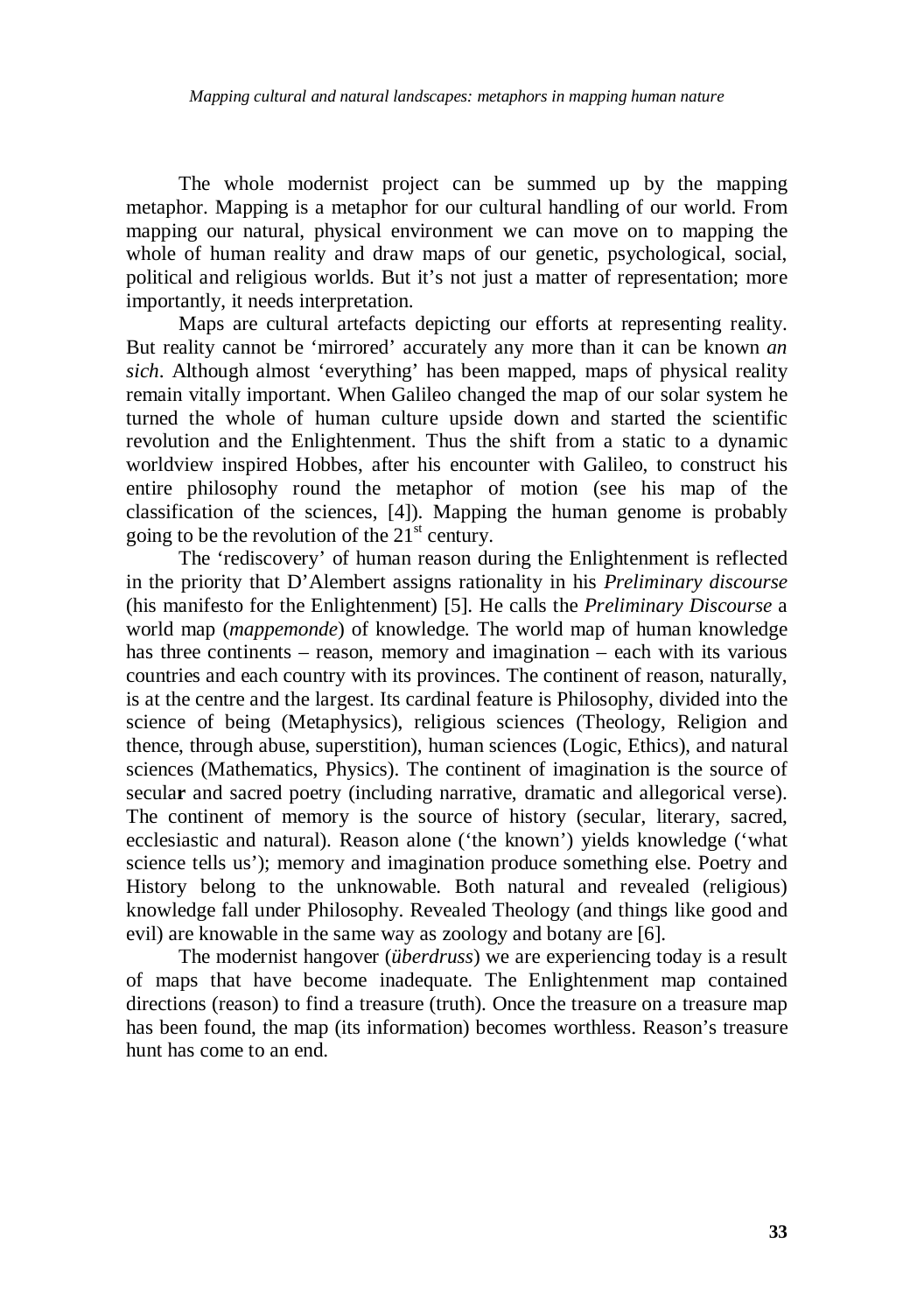#### *1.1. Mapping means control*

 A map is an amazing instrument. It is like surveying Paris from the top of the Eiffel tower [7]. Maps give an overview, departure points and terminals, truth, insight, understanding. They reduce the world to a few beacons and lines, to concepts and symbols that we believe capture reality. Maps disenchant the world. Knowing and naming things domesticate them, close distance, verbalise mystique. Cartography disciplines nature. Nature is disciplined through the formation of the various natural scientific disciplines.

 Maps are about boundaries. People turn natural boundaries into political boundaries; they create artificial boundaries where there were none in order to demarcate 'inside' from 'outside'. Boundaries identify by classifying, as is evident in anthropological topography (cf Kant's denigration of non-European peoples [8]). Thus maps indicate physical boundaries (rivers, mountain ranges); symbolic boundaries (religious maps, political boundaries, maps showing the spread of aids); and man-made physical boundaries (Berlin wall, Jewish wall on the Palestinian West Bank).

Harley sums it up [9]:

 "Power comes from the map and it traverses the way maps are made. Maps are a technology of power, and the key to this is the cartographical process. By this I mean the way maps are compiled and the categories of information selected: the way they are generalized, a set of rules for the abstraction of the landscape; the way the elements in the landscape are formed into hierarchies; and the way various rhetorical styles that also reproduce power are employed to represent landscape. To catalogue the world is to appropriate it, so that all these technical processes represent acts of control over its image which extend beyond the professed uses of cartography. The world is disciplined. The world is normalized. We are prisoners in its spatial matrix. For cartography as much as other forms of knowledge, 'All social action flows through boundaries determined by classification schemes'."

#### *1.2. Cartography as a science, Science as cartography*

Kant believed that Geography (together with Anthropology) defined the preconditions for all knowledge and that such knowledge was a necessary preliminary – he used the term 'propaedeutic' – to everything else. Hence, while Geography was obviously 'pre-critical' or 'pre-scientific', its foundational role meant that it warranted close attention. Geography organises knowledge synthetically by ordering space, as opposed to History, which provides narration in time. Geography is an empirical form of knowledge, marked by contingency and particularity as much as by the universality that can be derived from first principles – presumably one of Kant's aims in order to make it more critical and scientific...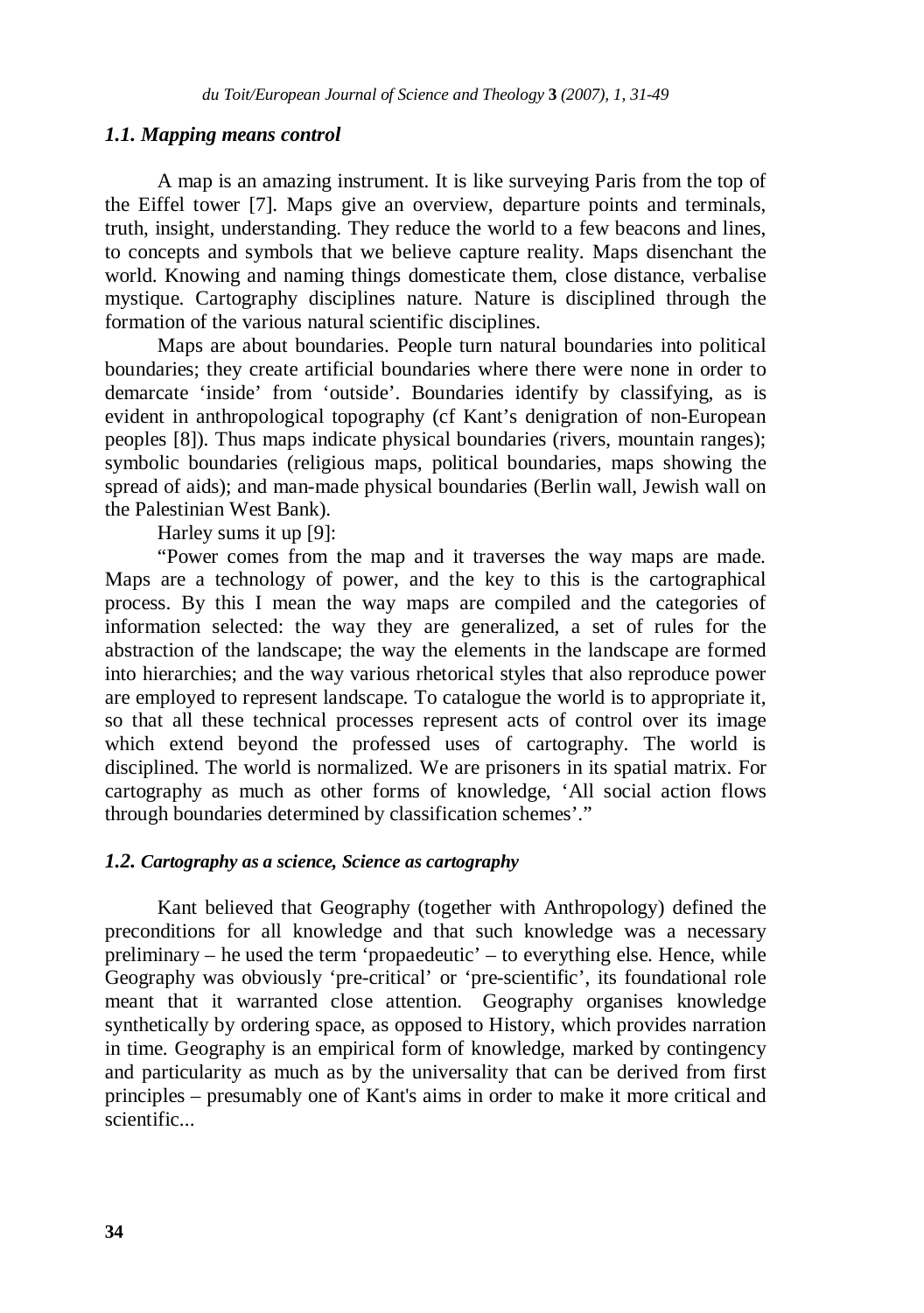A map is a visual representation of reality. The aim of mapping is to produce a 'correct' relational model of the terrain. Initially art and science combined in map making. Those maps were relegated to wall decorations once science became the sole motive for making maps. Although it is claimed that mapping, as all sciences should be, is value free, this is not really the case. Some of the values governing the cultural production of maps are ethnicity, politics, religion and social class [9, p. 158].

 Usually a map is a two-dimensional, geometrically accurate representation of a three-dimensional space. Road maps are perhaps the most widely used maps today and form a subset of navigational maps, which include aeronautical and nautical charts, railroad network maps, and hiking and cycling maps. Quantitatively, the largest number of drawn map sheets is probably composed of local surveys conducted by municipalities, utilities, tax assessors, emergency services providers and other local agencies. A map is a cultural symbolisation of physicality. We usually consult a road map when we don't know or are uncertain about the route to a destination, or are looking for a short cut. But empirical experience precedes abstraction. People tend to be very conservative about familiar routes and do not easily change them, even if someone were to point out a shorter one.

 The map is not our ultimate goal, but a means to an end. It helps us to get to a place we want to reach in order to do something else (business, a visit, a holiday). A map is just that: a map, not a territory.

 To a great extent mapping (metaphor for truth) does become an end (life) for cartographers and scientists. It occupies most of their lives. Scientists are cartographers. Compiling a map is very different from consulting one. The map has to show some resemblance to the world 'out there'. Not just anyone can compile a map. It takes an expert to do so.

Science and culture require ongoing cartography, because our cultural and intellectual landscape is forever changing. Maps (meanings/representations) are continually changing, for the territory/reality ceaselessly changes. There is nothing as frustrating as losing one's way in a city because one discovers too late that one is using an outdated map. For many South Africans the changing of street and place names is traumatic because changing the name (representation) is just as bad as removing the place. Pretoria is no longer physically Pretoria once it becomes Tswane. It is just another form of forced removal: instead of removing me from my place, the identity of my place (which has become my identity) is removed. Change of designation is experienced as confrontation. From the viewpoint of a black Sotho speakers it may be experienced quite differently as gaining identity.

 A map is not an arbitrary construct but a representation of reality. Scientists mediate between humans and nature. They help society to read the world correctly. Nature can easily mislead us. Knowledge and truth help us to know nature, safeguard ourselves and use nature to our advantage.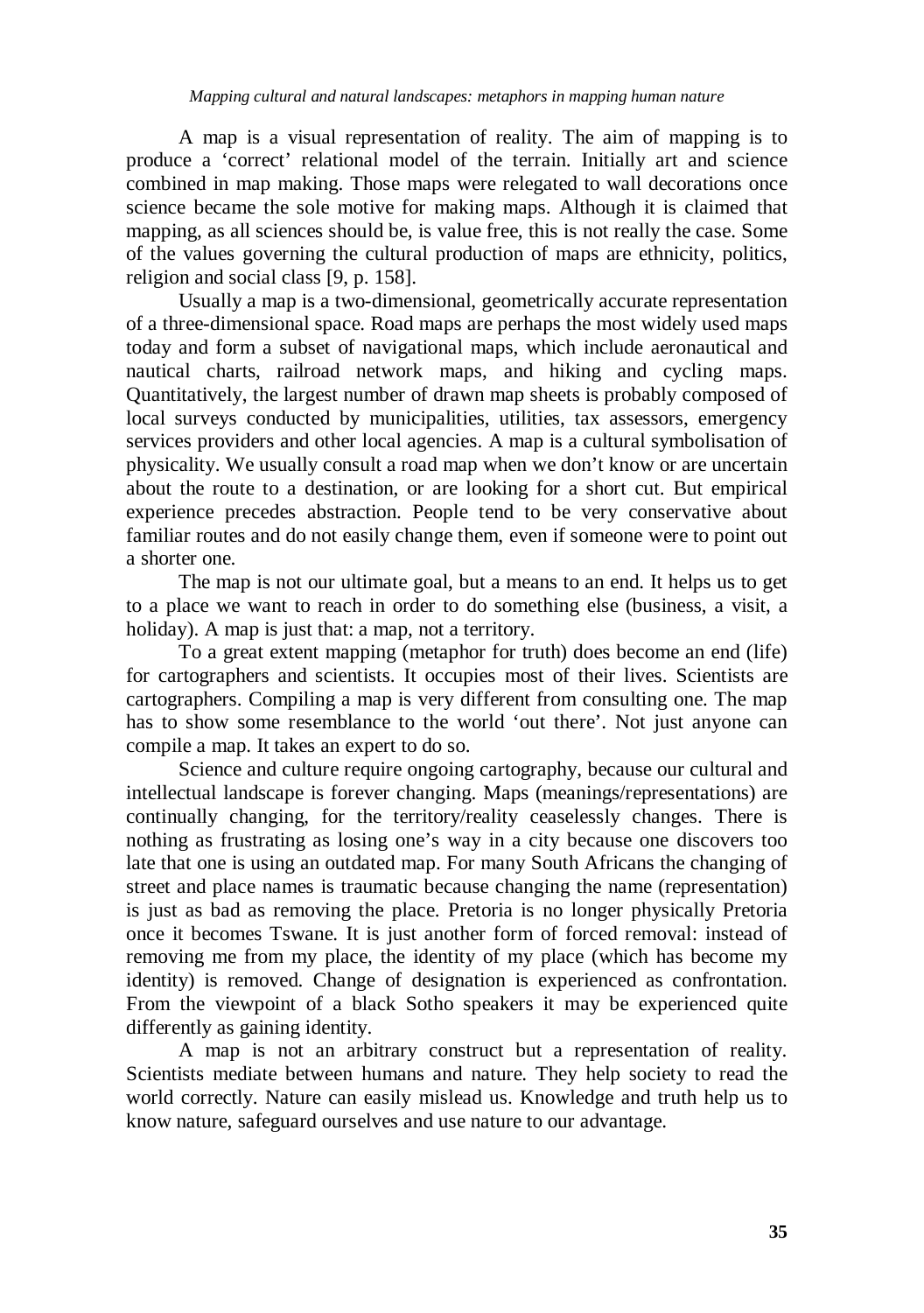As a guidebook, a road map tells us the right way. If we don't follow that way we end up on false tracks. There is only one right way and many false tracks. Science, being truth, usually doesn't offer alternative routes. It is either exclusively true or it is nothing. It is, however, reductive. Scientific truth represents no more than a particular slant on the world.

 Maps as routes to truth are a figment of modernism. In real life truth as an ultimate is constantly transcended. Western society is built on an epistemology of representation. The world is communicated to us via our senses, intellect, mind and memory. Because these are unreliable, we rely on interpretations of reality captured in cultural development, which includes Religion, History and tradition. Reality is represented primarily by words, which are obviously reductive. Their meaning is determined by a fixed definition and their position in the sentence. That is why one often needs a lot of words to describe reality. In the sciences reality is represented by Mathematics, natural laws, models and metaphors. Those representations are likewise reductive. Although the mathematical and nomological systems that science has devised ostensibly represent reality very adequately, Mathematics remains a symbolic system and reality is more than just symbols. Kant pointed out the impossibility of knowing reality as it really is (*Ding an sich*). We can never know the Kantian *Ding an sich*.

#### **2. Mapping the mental world: cultural Geography**

Culture in the sense of interaction between life and physicality started millions of years before the advent of homo sapiens. The earliest forms of life were characterised by interaction with their environment, transformation of the environment and transformation by the environment. Culturally human beings are latecomers to the arena of earthly life, uncreatively copying nature and its technology that evolved over the ages. By and large we are ignorant of the complex natural history to which we owe our existence and have only just begun to get an inkling of its miracles.

The term 'nature' is the trickiest to define, with 'culture' coming a close second. Natural processes grow in complexity, reaching a zenith in rationally self-conscious homo sapiens. Crucial aspects of life are to be found in inanimate or material nature, such as energy, atomic and molecular activity, chemical and electromagnetic activity, natural laws and the like – building materials and conditions for generating life of varying degrees of complexity. The evolution of humans into verbalising beings (*zoon logon egon*) epitomises nature's emerging self-awareness or personification [10]. Verbalised existence is self-conscious existence, which is how people recognise themselves as part of nature and see nature reflected in various spheres of their existence. Nature determines Science (natural laws/*lex natura*), rule of law, Religion (*lex divina*), Art, and Philosophy (Natural philosophy, Cosmology). Human beings are nature's self-replication, and as nature's '*other*' humans can function beneficially or detrimentally in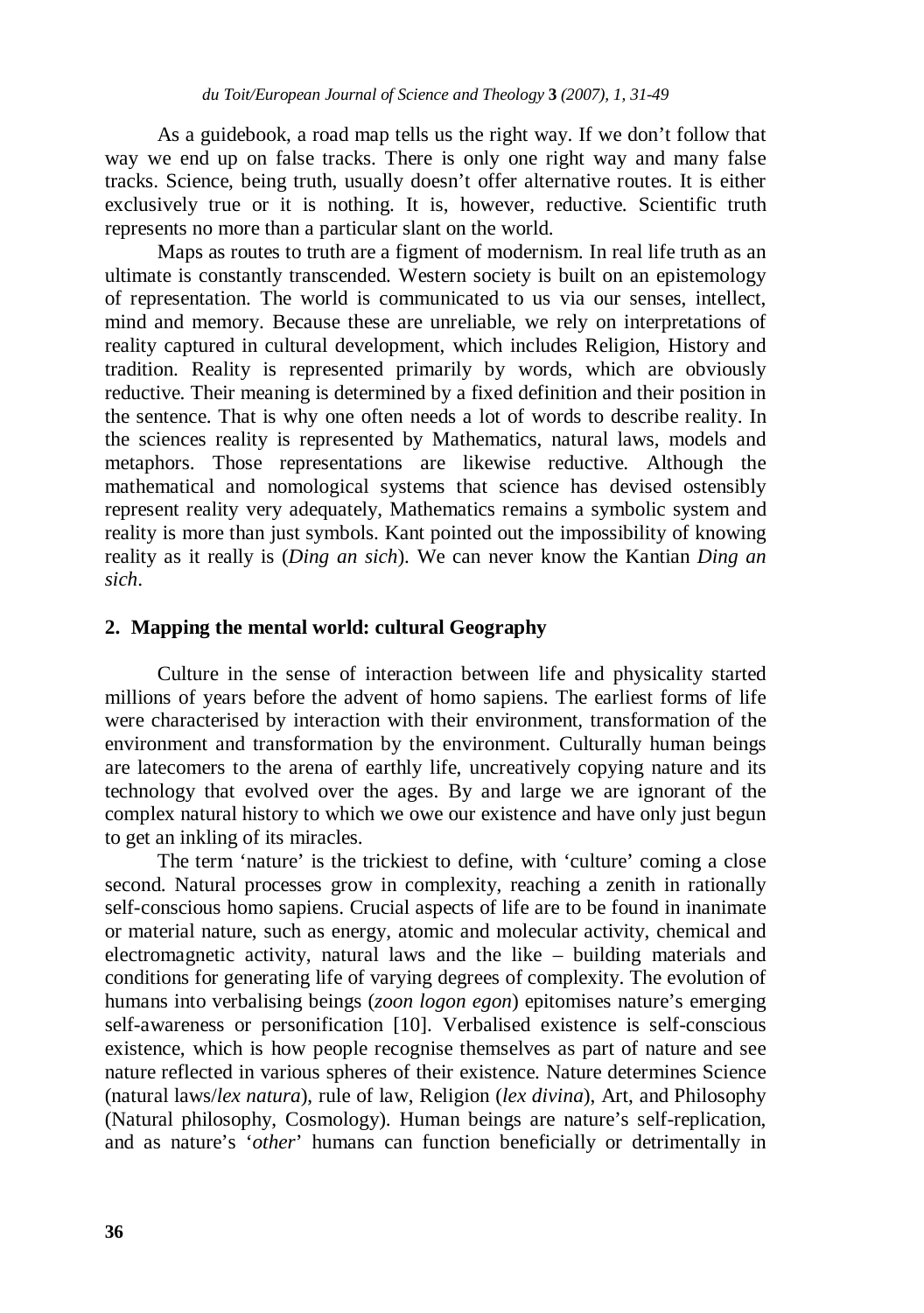relation to themselves. In *Das Kapital* Marx observes, "Man opposes himself to Nature *as one of her own forces*" [11].

Human beings are nature personified. Epitomising her being**,** they give nature meaning. In them nature achieves consciousness, thus permitting the creation of a mental world, a world of ideas. That is nature in a cultural dimension. Culture is an epiphenomenon of nature, piggy-backing on nature. It depends on physical nature but also transcends it, just as thought depends on the physical brain but is more than the brain and transcends its physical matrix. By verbalising nature, human beings recreate her as sacral nature in their religion; in their science they recreate her as predictable, rule-governed nature; and in technology *homo faber* (literally 'workman', since *faber* (Latin, 'worker') refers to the strong human thumb that enabled humans to be become tool makers) transforms her into manageable nature to serve human needs.

'Culture' may be difficult to define, but 'nature' is even more so. The fact that both terms are human constructs relating to the specific value or motive one has in mind when using the word accounts for the difficulty. They are 'interpreted as…' or 'regarded as…' whenever they are explicated in terms of some concept or other. Nature may be interpreted in terms of Darwinian evolution, divine creation, big-bang cosmology, molecular and biological sciences, and so forth. Culture is interpreted in anthropological terms; religiously in terms of Christ (Niebuhr); philosophically in terms of mind (Hegel), history, idea, being, existence; or in terms of contemporary information and computer technology (ICT).

#### *2.1. Nature prepares humans for culture*

 In how far does our genetic substratum control the cultural superstratum? Gould said [12]: "Humans are animals and everything we do lies within our biological potential." This implies that there is no other, extraneous source that governs us. In other words, things like hope, motivation, perseverance, kenotic sacrifice, love – all values, in fact – are reducible to biological, non-reductive physicalism. Many scholars object to this view, calling it reductive, but Jeeves affirms it: "Linden Eaves, having shown us the links between genes and aspects of physical and mental growth, gave us evidence of relationships between genetic factors and the development of religious behaviors, beliefs, and values... [T]he nature of the interdependence increasingly uncovered by scientific research makes a substance dualism harder to maintain..." [13]

 The social brain hypothesis posits that the brain develops primarily to equip an animal to fit in with other members of the species. No member of a species can survive on its own, survival is bound up with a group. Hence the evolutionary equipment of an animal that can survive only as a member of a species (within a specific cultural environment) is no less important than its equipment to survive in a particular physical environment. In the case of homo sapiens this means that nature prepares us for culture, for culture and all it entails is the mode in which the human species survives.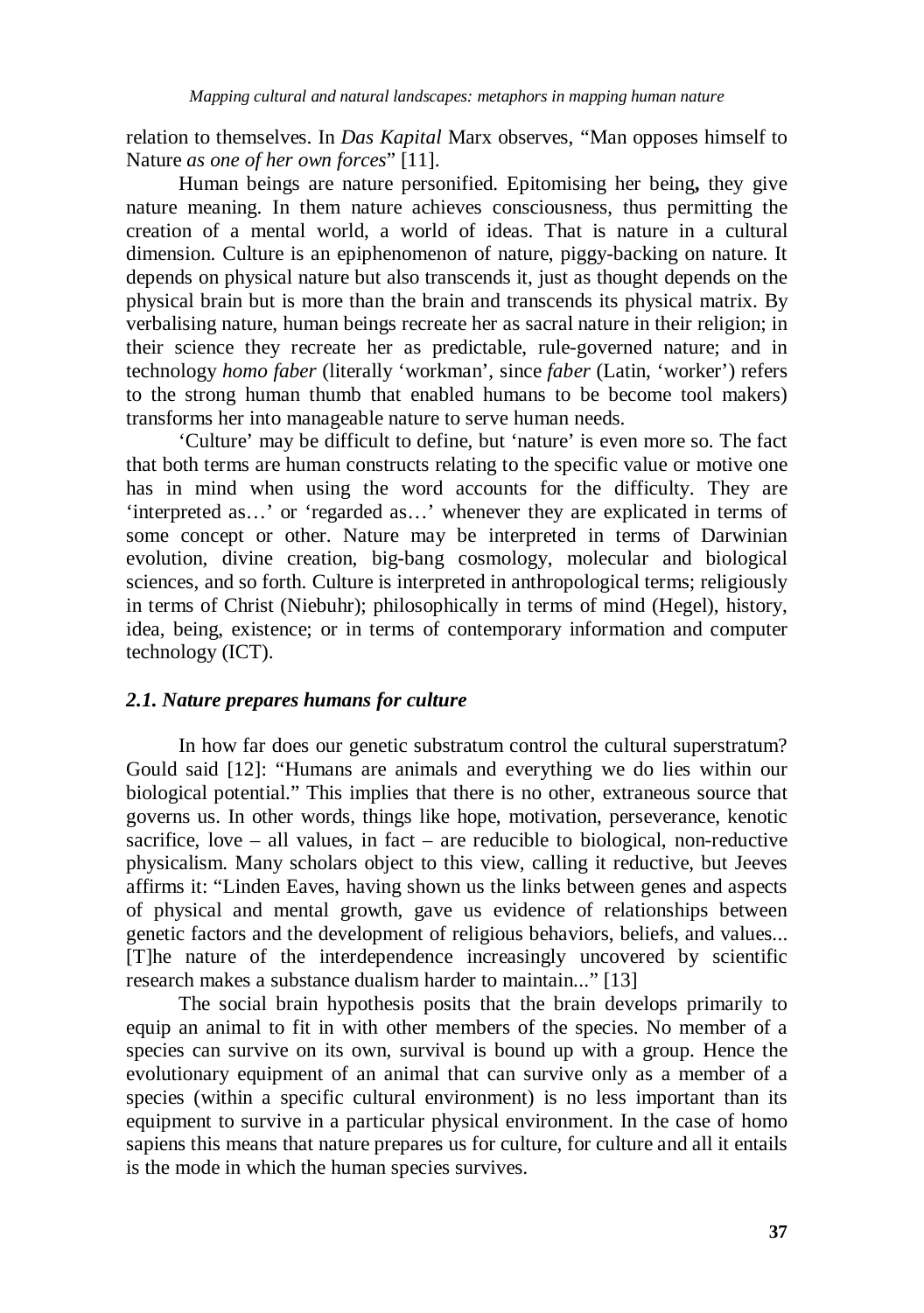Baumeister states with complete conviction: "The real question is whether people are better suited to any other form of life than in a cultural society, and the answer to that is no." [14]

 One must be critical of Baumeister's preponderant emphasis on nature, who in her wisdom predetermines what is good for human beings and prepares them for that. With reference to chimpanzees, for instance, he writes: "So, again the sequence in evolution appears to be that first there were some beginnings of language in other species, and then our own species evolved to be capable of far more extensive use of language. Mother Nature recognized the value of speaking before we appeared on the scene, and we were designed to capitalize on this". [14, p. 17] In this view nature is personified as a purposive planner, which does not accord with our current understanding of how evolution operates.

 Instead of regarding nature as the wise planner of the future of humankind, Dawkins's notion of accumulative evolution – underscoring its gradual nature, with the occasional leap ('punctuated equilibrium') caused by interaction between species and environment – may be more accurate [15].

 In this context the interaction between brain and thought is analogously applicable to the nature-culture relationship. Culture supervenes on nature, the substructure (in Marxian terms, culture is the superstructure of nature).

#### *2.2. Hobbes versus Boyle*

 Boyle not only established experimentation as a scientific method, but in his polemics with Hobbes it became clear how bias, ideology and worldview influence our interpretation of 'empirical reality'. In the 1660s Hobbes and Boyle were engaged in a controversy about an air pump: how would one make it, how could it be made, what would be its uses? The pump demonstrated the power of a vacuum, 'nothingness'. It certainly was one of the most public scientific experiments ever conducted. Everybody got embroiled in the argument. It confirmed the value of scientific experimentation, exceeding that of speculative reason. The controversy went beyond just Boyle's experimentalism and Hobbes's rationalism: "[A]t issue as well was the constitution of the social order itself in Restoration England." It centred on "which authoritative and authentic knowledge could be assigned or denied to knowledge producers by *where* they were located (and how)" [6, p. 424; 16].

 Robert Boyle offered his corpuscular or atomic philosophy, as opposed to Pantheism or Materialism, and made it the foundation of Chemistry. This amounted to a Christianised Epicurean atomism (the world is made up of lifeless atoms colliding in the vacuum of space) that Boyle elevated to the status of a hypothesis to be tested experimentally. He saw atomism not just as a theory but as a theory worthy of consideration. The Puritans, like Boyle, upheld the dualism of matter and spirit. A providential God, not chance, was responsible for all motion in the universe. Hobbes and the radicals believed that all matter was endowed with soul and that spirit was immanent in nature. Thus nature operated autonomously. If spirit resided within people and nature, they can be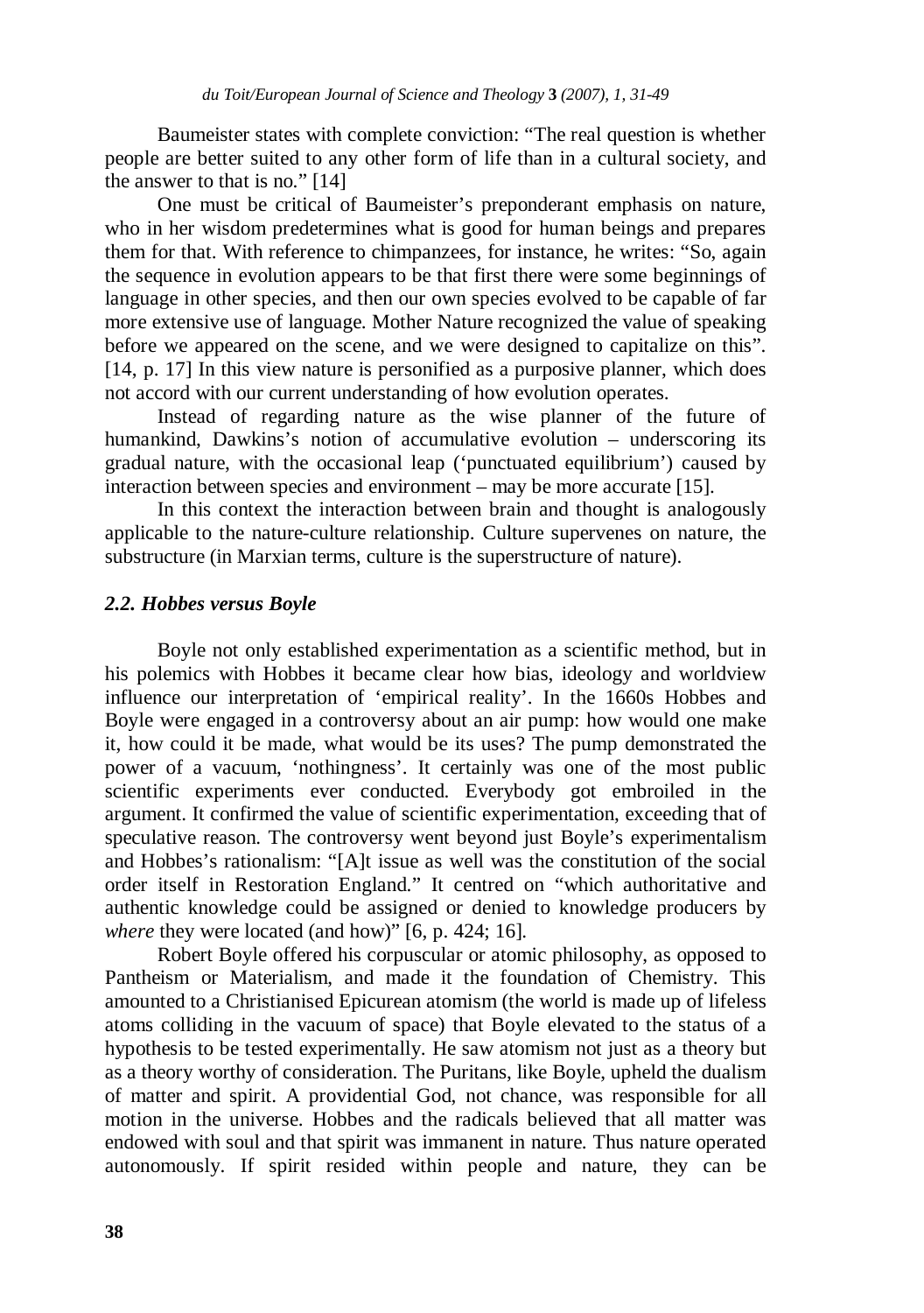independent of organised churches supported by tithes and learned ministries. Vitalism, with spirit diffused equally throughout the material world, could also be used to support the notion of human equality and justify in cosmic terms antimonarchical and even democratic political ideals [16]. The Puritans triumphed. The experiments of the Puritan savants also offered a way to knowledge through induction and the testing of hypotheses, as opposed to Hobbes's deductive rationalism.

 Both sides submitted their own maps of reality: "The two maps depicted *alternative* cultural universes, with important places and landmarks given different labels and with distinctive grounds for locating a border here or there. The maps guided presumed users to where they could find authentic and credible knowledge and told them why they could not find it outside that space" [6, p. 425].

### **3. Mapping human nature**

Human nature is ancient and has come a long way. (The selfish gene theory holds that every coding segment of DNA seeks its own immortality, and the reproductivity of the organism is the mechanism with which DNA makes more DNA. Genes are selfish and they want to replicate themselves, even if it means eliminating other genes in the competitive process.) That is evident in our genetic geography. Our nature is genetically determined but at the same time malleable. Human nature is primarily determined by nature, who provides the 'building blocks' for cultural influencing. Culture, too, is ancient and is transmitted by cultural DNA ('memes') comprising tradition, education, books, religion, media, trade and any number of influencing factors.

 The bill of human rights in our new constitution gives a fair indication of post-apartheid Anthropology and, indirectly, of how human nature is perceived. The bill of human rights is meant to protect human beings against their fellows, against those aspects of human nature that makes them prey on each other like wolves (*homo homini lupus*).

 We know now that our language construction is physically determined (Lakoff & Johnson) [17]; that rationality has biological roots (Wuketits) [18]; that our thinking is governed by the physicality of the brain  $(D^{\prime}$ Aquila & Newberg) [19]; that on the whole nature sets the parameters for our cultural development (Baumeister) [14]. Whereas religion once was the main source of human identity, its role is increasingly taken over by technoscience, gene mapping being the cardinal example.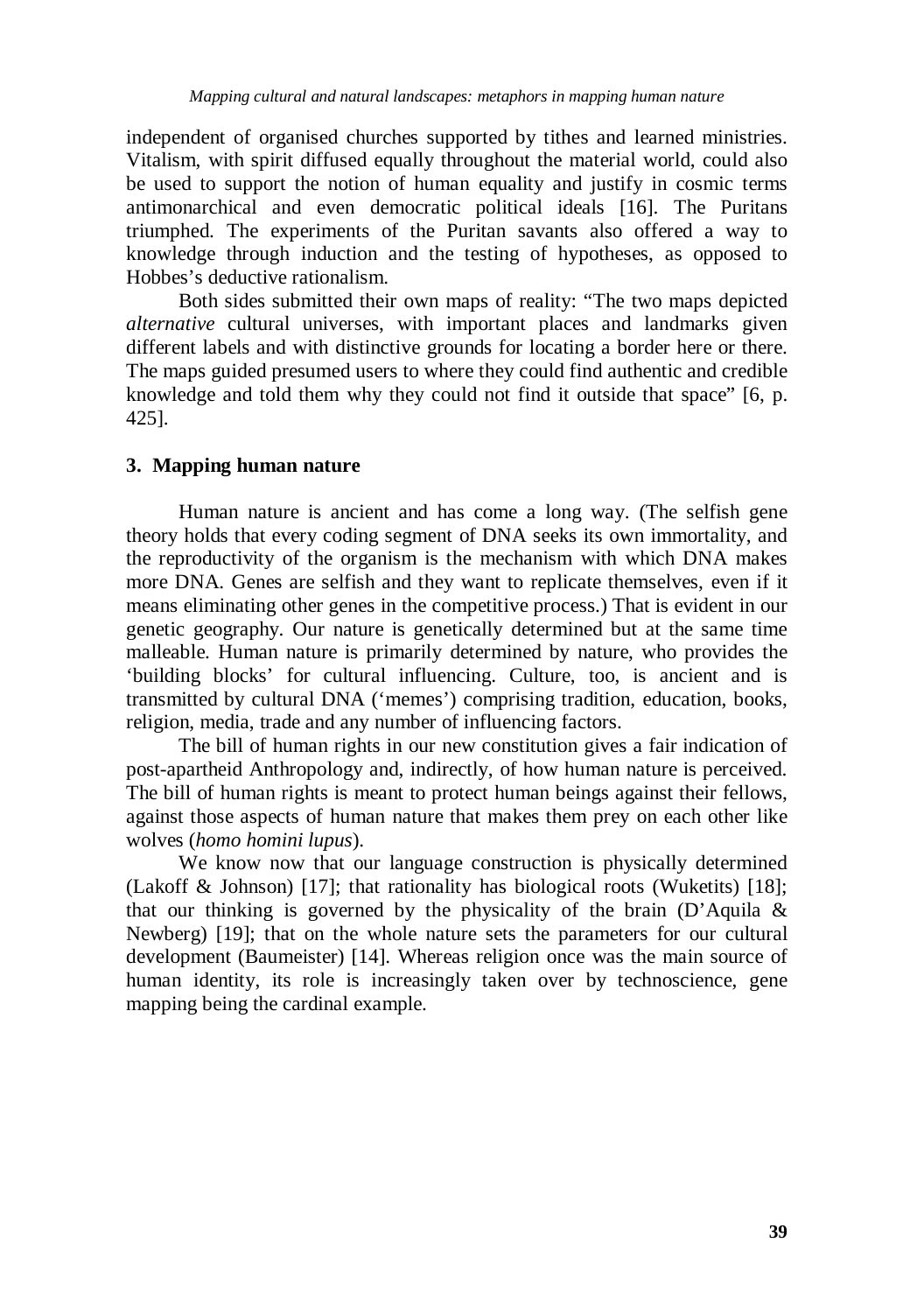#### *3.1. Cartographers of human nature*

 Every proposal of what human nature is, represents a reductive attempt to find a transcendentally inviolable fulcrum which will finally encapsulate what human nature 'actually' is: human beings as sinners (flesh, mortality, finitude); images of God; persons (individuals, social beings); verbalising animals; selfconscious nature; apex of evolution; creators of meaning; workers; technicians; designers; irrevocably 'thrown in the world' (*Geworfenheit*/*Dasein*); playful person (*homo ludens*); carriers (slaves) of age-old genetic codes (DNA) [15].

We are born into a society that has already been mapped, where human life is governed by culture and tradition, and where truth is contained in sacred scriptures and secular educational texts. At birth we are irrevocably assigned to a particular group according to our gender, religion, nationality and language. We are destined to form part of a host of classificatory systems and social statistics. Whereas we are born with a relatively open-ended nature that can grow and develop, our cultural identity is quite rigidly dictated. We are born 'in sin', more specifically as 'lost sinners' needing a roadmap or compass to survive – lifebuoys to be supplied by religion in the form of revelation, scriptures, laws. The roadmap also comprises moral and ethical codes that travellers must observe, as well as doctrinal systems of deliverance that they have to accept. It means that you cannot use just any map: other, 'alien' religions will lead the faithful on false tracks. Acceptance into a group comes from using the right map; it means respecting the distinctions of in-group/out-group, true/false and good/evil. Most religions point the way to paradise or the hereafter and believers spend their whole lives travelling to a destination that they only reach when life is over. The image of a curriculum vitae works on the same principle: once you have completed your curriculum vitae, you are no longer around to enjoy it.

 We draw the map of human nature, then the map draws us. Human behaviour can be changed by way of changing self-descriptions. That was the tenet in the works of Freud and Marx [20]. We construct the values that are supposed to shape us. An important question is, which cartographers help to alter the map of human nature, culture and civilisation? Nowadays the map of human nature is no longer drawn by a handful of theologians, philosophers and politicians. It is dictated by far greater, more powerful agencies like the media, technology and consumer society. Upshot is that all these maps are designed by humans, even though they may appeal to one or other source of authority. Foucault indicated that the distinction between 'natural' and 'unnatural' is fundamentally linguistic. He insisted on the paradoxical distinction that the one thing that is not natural is nature itself [21].

 Mapping human nature means controlling it. Foucault claimed that many phenomena, such as present-day sexuality, exist because we construct them. The very naming of an object includes the will to control it. There's probably no such a thing as human nature *an sich*. That would be the same as trying to pin down a person's identity or personality in terms of some explanation. The human will to meaning seems inevitably to entail transcendence. Religion promises realities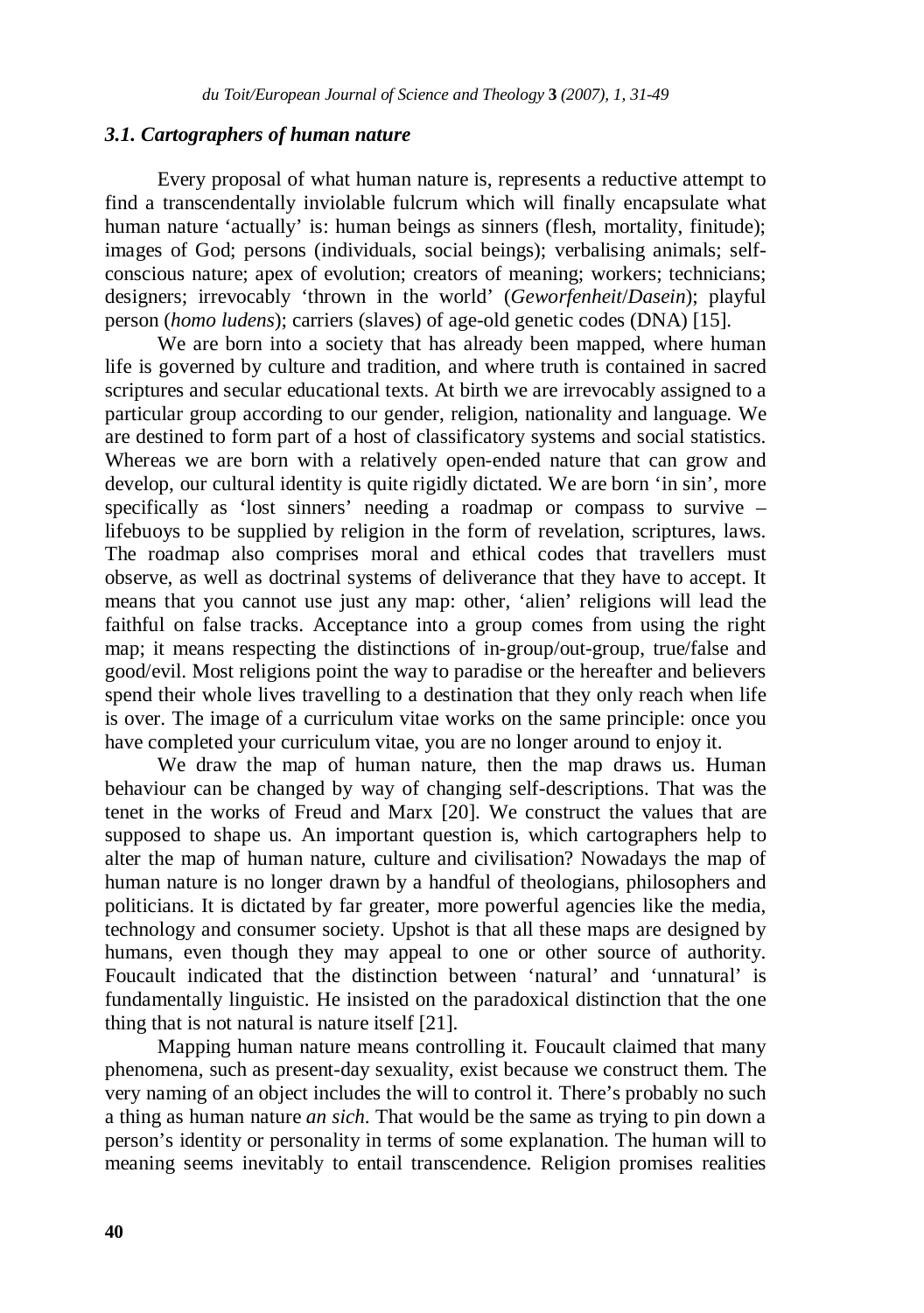beyond the finitude of mortality and death. Sociology proceeds descriptively and depicts human nature without prescribing normatively what it should be, because there is no transcendent norm (see Weber [22]). Religion describes reality from the angle of a belief that the world was created by God and that its fate (outcome) will be determined by God.

 But there is growing resistance to such attempts to pin down human nature. "However, when we talk about the nature of man, we enter a metaphysical dimension of the world, which completely escapes the modern empirical methods of science". [23] Fukuyama quotes Paul Ehrlich, who expressed the hope "that people would abandon all talk of human nature once and for all because it was a meaningless concept" [24]. This is not simply a rational choice we have. We are irrevocably part of nature, immersed in natural processes and dependent on the natural environment. Without the working concept of human nature it would be impossible to reach any self-understanding or understanding of others. But 'nature' is a broad, ambiguous concept and its meaning has to be determined anew in every context.

 Have we shifted from radical transcendentalism to radical naturalism? Western anthropology was characterised by a theological interpretation. We are reverting to a different interpretation of human nature – a radically physicalist one. Oviedo says we must resist "the complete naturalization or secularization of the maps of human nature" [25].

### *3.2. Contours of the religious map: human beings as imago dei*

 For 2000 years the notion 'image of God' typified the Western image of human nature. But the image of God was only a dim, barely visible watermark on the map of human nature. On that map the Fall and Sin stood out sharply and dictated the bodily aspects of human nature – 'the flesh', desire, concupiscence and mortality. The immortal soul was housed somewhere in this earthenware vase, awaiting trial and tribulation. Our worldview affects our concept of God. Long before Feuerbach typified religion as a human projection and the gods as mirrors of human desires and consciousness, Hume [26] stated that "[t]here is a universal tendency among mankind to conceive all beings like themselves, and to transfer to every object, those qualities, with which they are familiarly acquainted, and of which they are intimately conscious. We find human faces in the moon, armies in the clouds; and by natural propensity, if not corrected by experience and reflection, ascribe malice or good-will to every thing, that hurts or pleases us."

 The map of human nature has changed radically. Sharply profiled is the wonder of its evolutionary development, mind-body unity, the absence of soul, the impossibility of a 'fall', the naturalness of suffering and death, DNA strings and genetic codes, the 'image of our evolutionary past' and the promise of a better future. In the February 2001 edition of the journal *Nature* the Human Genome Project announced that the "sequencing of human DNA was essentially complete" [27]. Originally it was expected that the human genome would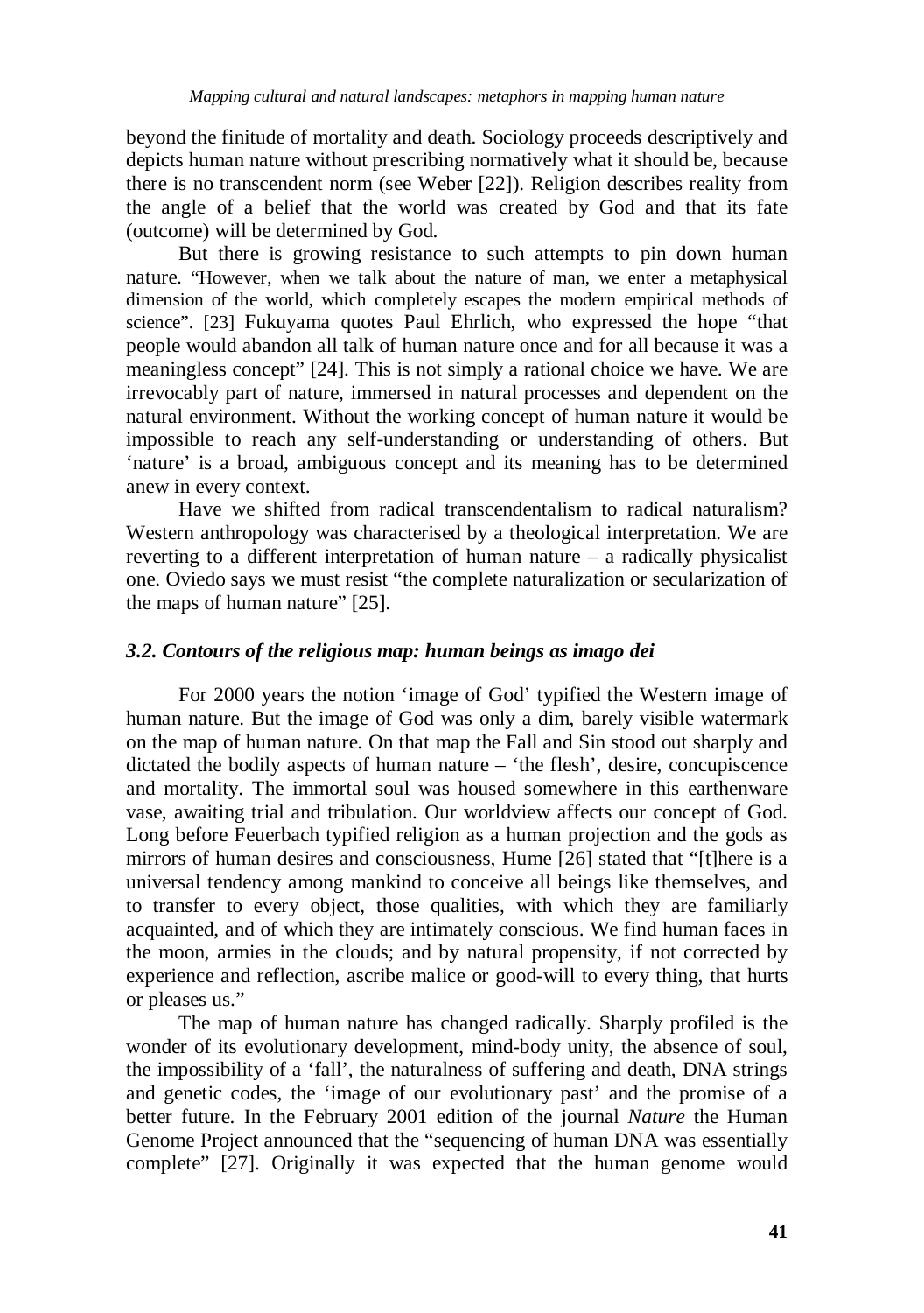comprise some 100 000 genes, but it turned out to house between 30 000 and 40 000 – double that of a fruit fly. An important development in this regard is the International Haplotype Map, or HapMap. Blood samples collected from around the globe will be used to characterise individual genetic differences, using the database sequence as a key for the comparison. The goal is to determine genetic contributions to disease precisely and even tailor drugs to the patient's unique genetic makeup. HapMap can also be used to highlight slight differences among various groups of the human population. If human nature is viewed simply as the sum of the base pairs, then such differences can be used to justify a variety of ill conceived agendas [28].

 The map of human nature has been secularised. The supernatural and the transcendental are part of its evolutionary development and transience. We realise that by now we are created co-creators of human life. This places an enormous responsibility on us: our technological manipulation of life, our 'playing God'. Humans are changing the map, at the same time following its directions to an open future. In the process we realise that we are not entirely free to decide on either plan or direction. We are already determined to some extent by our own technology.

## *3.3. Human beings as imago imaginis (image of an image): out technoscientific identity*

In our virtual culture reality has become ephemeral, fleeting images flashing past us, especially on the electronic media. This insight dawned even in the days of post-structuralism when books represented reality: behind each book or text there are other books in an ever receding line of texts without any possibility of tracing a primary or normative text. "We become disoriented in hyperspace and lose perspective and the ability to position ourselves cognitively in the great global, multinational and decentered communicational network in which we find ourselves caught as individual subjects" [29].

Cobb avers that the market economy and technology have taken God's place: "By others, providence has been taken over by the polytheism of commodity fetishism and a universe re-enchanted with mythical powers represented by the iconography of brand logos... By yet others the role of divine providence has been transferred to technology, as the great, protective matrix in which we spend our lives, from which we obtain our blessings, and which demands and receives our absolute loyalty... Whatever deep need we have for there to be a power in the cosmos that is omniscient, omnipotent, and omnipresent, the constant whisper of knowledge and rumours on the Web provides a convincing simulacrum." [30]

Caputo writes: "In the future we will see our religion not as supernatural doctrine but as an experiment in selfhood." [31] Consequently we will have to salvage practices of selfhood, valuable modes of consciousness and ways of selfexpression.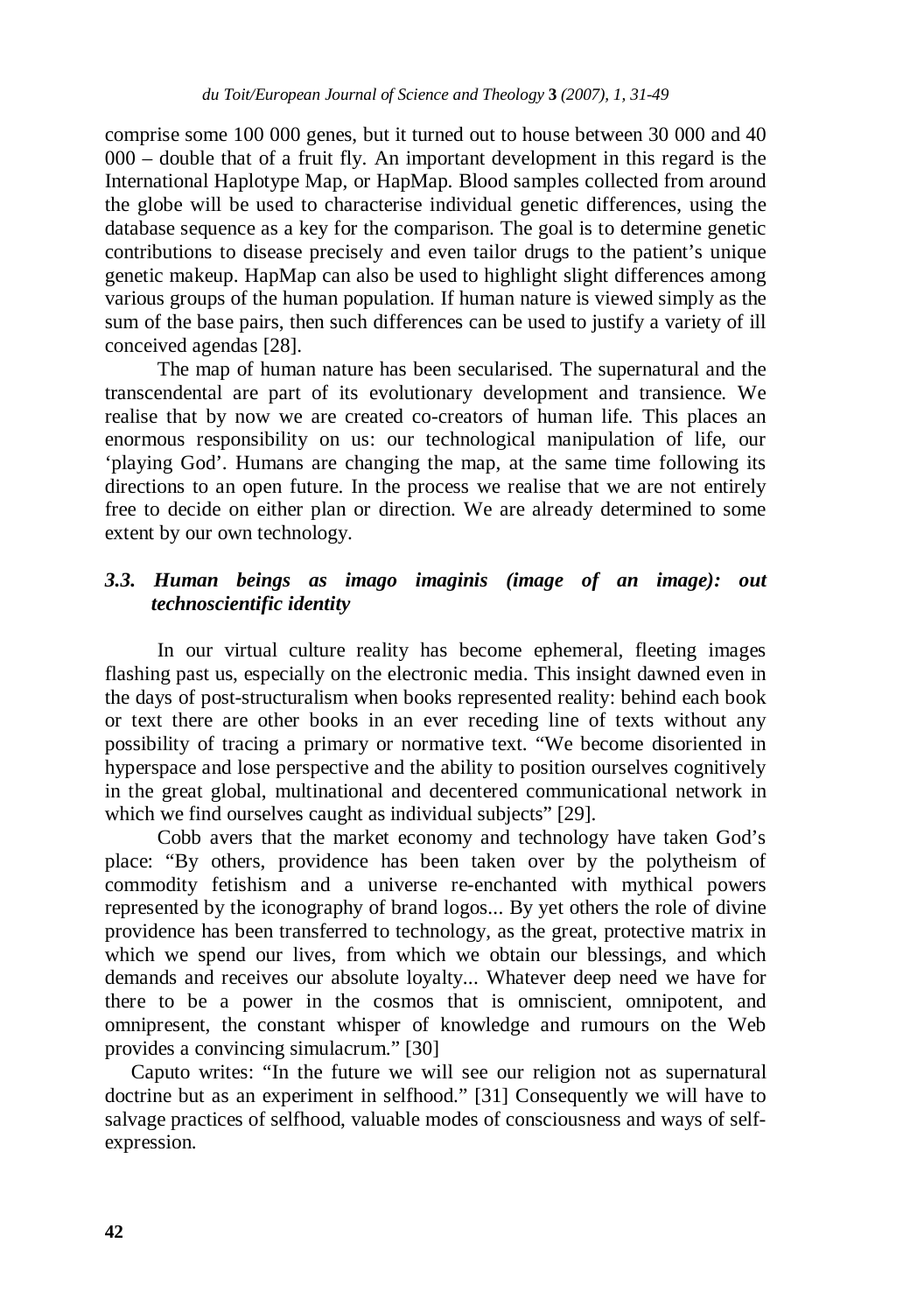## **4. Mapping our future: interdependence between humans and nature; faith and reason; natural and human sciences; physicality and spirituality**

 If existence precedes essence, our real-life experience is more important that our abstractions from it. But human beings should not be subdivided into essences and existences either – any more than one should propound either a substantial or a relational ontology. It is not a matter of either brain or thought, of either reason or extension. Nature and culture, faith and reason are intertwined. We must alternate between maps of reality without creating a single mega-map, a master narrative. To live meaningfully is to compose without blotting out certain instruments. Ultimately science and technology are there to serve life. When they become entities in their own right they alienate us from life. Life (terrain) comes first, our mapping is secondary. The map we consult helps to orient us to the world. The technical artefacts we have devised should enhance life. Heidegger cites a good example when he shows how something like a bridge (technoscience) is integrated with human existence. That is the point Heidegger makes in his essay, *Bauen, denken, wohnen*. [32]

 He starts the essay by asking what it means to *dwell* (German, *wohnen*). We dwell by building. The purpose of building is to dwell: one builds a dwelling place. Heidegger briefly refers to buildings and structures (in a city) that are not dwelling places but form part of the dwelling horizon. Dwelling refers to where we live, not a place where we seek shelter or work. Etymologically the activity of building is the same as dwelling (to dwell is to build). In High German *bauen*, 'to build', means 'to dwell'. It can still be traced in the word '*Nachbar*' (neighbour), which is made up of '*neah*', 'near', and '*gebur*', 'dweller'. 'To be, I am, you are' (*ich bin, du bist*) means 'to dwell, I dwell, you dwell'. Building as cultivating (Lat. *colere, cultura)* and building as the raising of edifices (*aedificare* – see edification) are both subsumed in genuine building. Building in the sense of dwelling is people's daily experience on earth (*das Gewohnte*; quotidian). The quotidian has to do with building. The point Heidegger is making is that dwelling is not experienced as what people *are*; dwelling is never thought of as the essence of humanness. But what does it mean to dwell (*wohn*)? The Gothic word '*wuniasi*' means 'to be at peace'. Peace, *Friede*, means *das Frye* (free) which is preserved from danger*. Hence the fundamental character of dwelling is saving and preserving* [32, p.149].

 What is it that is preserved? First of all, the earth: "Earth is serving bearer, blossoming and fruiting, spreading out in rock and water, rising up into plant and animal" [32, p.149]. But earth is inconceivable without sky, humans are inconceivable without gods. Hence dwelling includes earth and heaven, gods and humankind. The four are one. "To dwell on the earth means to dwell 'under the sky'. The four – earth and sky, divinities and mortals – belong together in one" [32, p.149].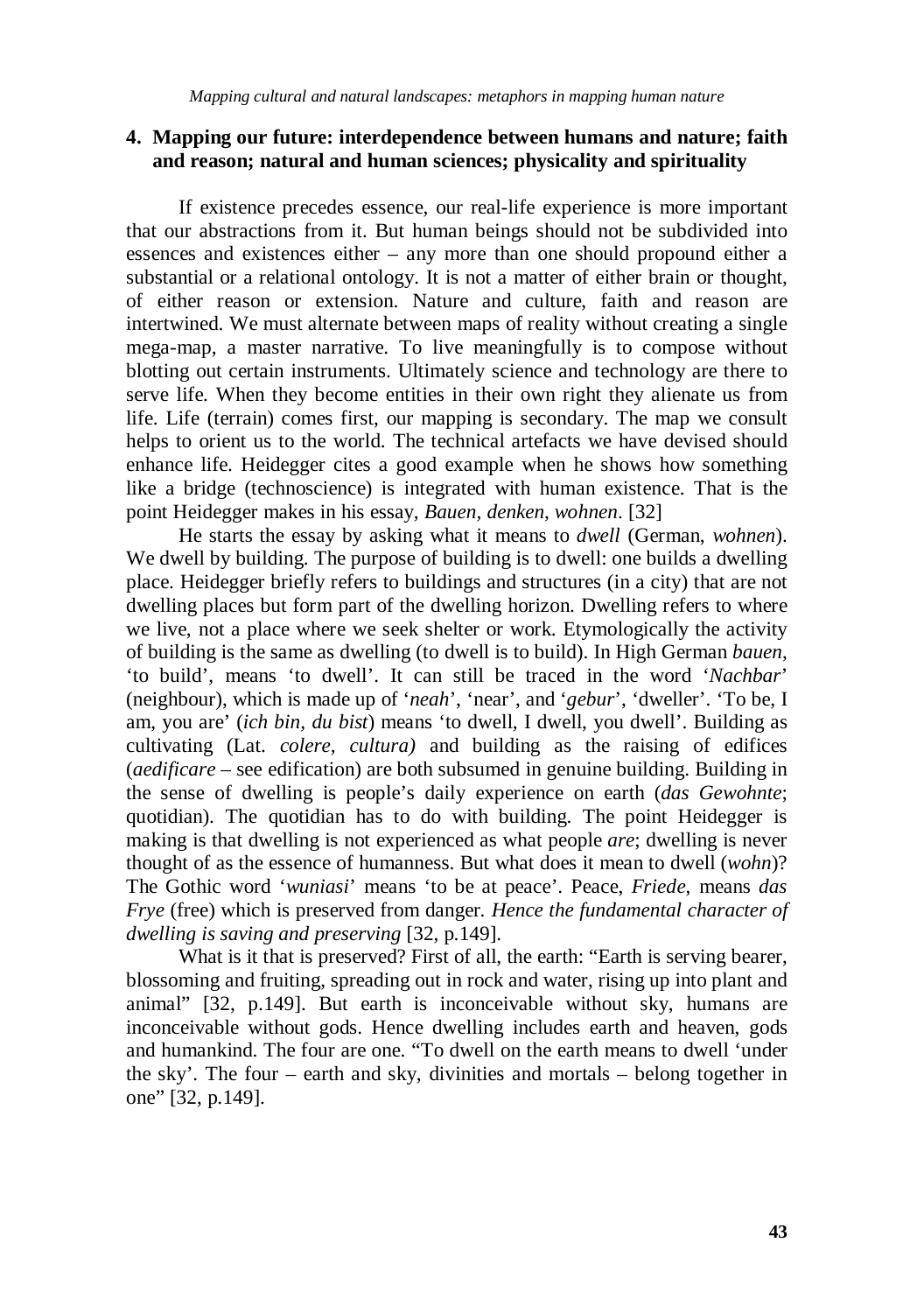Dwelling is to preserve all four. "Mortals dwell in the way they preserve the fourfold in its essential being, its presencing. … Mortals dwell in that they save the earth... To save means to set something free into its own presencing" [32, p.150]. "To spare and preserve means: to take under our care, to look after the fourfold in its presencing" [32, p.151]. To explain what 'presencing' is about – being the interaction between the foursome that establishes a special order of existence (*Dasein*, 'cause to appear'/'call into being') – Heidegger cites the example of a bridge. A bridge is a thing (*das Ding*). To Westerners in their mapping of the world a bridge is and remains a bridge  $(=$  thing). "The consequence, in the course of Western thought, has been that the thing is represented as an unknown  $X$  to which perceptible properties are attached" [32, p.153]. Stripping objects (things) of all non-empirically observable attributes is the legacy of Western science. A bridge is a bridge and the theory of strength of materials can determine its molecular structure. We cannot know a bridge as a Kantian *Ding as sich*; proper bridge construction depends on proper physics and engineering.

 The inability to relate Heidegger's playful interaction between the four factors ('fourfold') to a thing like a bridge is in fact a modernist attrition. It is spending our whole life on a map (representation) without ever reaching the destination (life) that the map is supposed to guide us to. For a bridge to 'bridge' it has to be drawn into the arena of gods and mortals, earth and heaven. Heidegger writes: "To be sure, the bridge is a thing of its *own* kind; for it gathers the fourfold in *such* a way that it allows a *site* for it." [32, p.154] The site on a river bank is vacant, empty space. Once the bridge has been built it becomes a location. The bridge gathers the fourfold in such a way that it allows a site for it. It is only once a 'thing' has turned space into location that one can speak of a site. A space (*Raum, Rum*) indicates a location that has been cleared, a settlement and lodging (cf Heidegger's notion of a clearing (space) in a forest – *Lichtung* as metaphor for truth). "A space is something that has been made room for, something that is cleared and free, namely within a boundary, Greek *peras.*  A boundary is not that at which something stops but, as the Greek recognised, the boundary is that from which something begins its presencing." [32, p.154] Thus Heidegger turns all geographical categories topsy-turvy for the sake of integrating all dimensions of human existence.

 The idea of a cultural landscape approximates what Heidegger had in mind. The concept of a cultural landscape is a bridge between space and society, culture and environment, natural science and human science. Whereas initially Geography, being a science, was tinctured by empiricism and logical positivism, it was broadened by expanding the landscape to incorporate historicism, interpretation and humanity. "Landscape studies today are still primarily associated with humanistic inquiry; however, this distinction is less important as epistemological boundaries become blurred in the movement away from methodological dogma" [33]. The concept of landscape integrates nature and culture. Rowntree, following Jackson, lists the following features of creating landscape [33, p. 135]: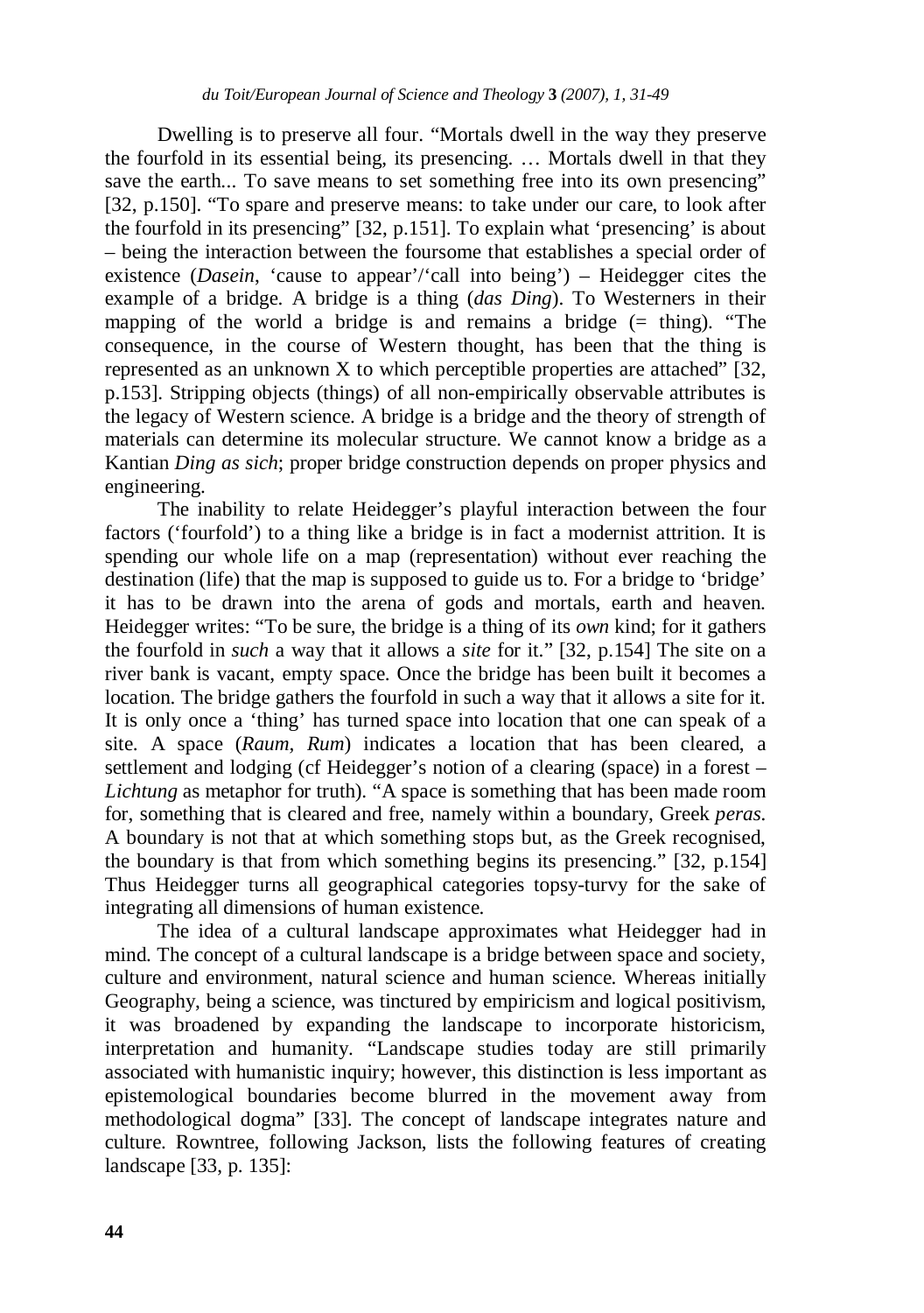- Landscape is anchored in human life.
- It integrates community and environment. The separation and dichotomy of humans and nature is a  $19<sup>th</sup>$  century aberration and in time will pass.
- Landscapes are living, therefore judgments of landscape quality should assess it "as a place for living and working".
- The individual dwelling is the elementary unit in the landscape.
- Understanding landscape requires attention to the prosaic environments of the workday world, the vernacular.
- All landscapes are symbolic in that they represent striving to achieve a spiritual goal of making the earth over in the image of some heaven (special meaning).

 Landscapes are constantly changing; there is no such thing as a static human landscape. Sauer, quoted in [33, p.141], saw landscape as the principal source of information on how humans change the earth.

 The traditional line between nature and culture, organism and machine, the natural and the artificial is being systematically erased. We are increasingly living in a world where these old kinds of dualisms are losing their value. "Instead we are living in a culture defined as one where the distinctions among humans, animals, machines, and the non-physical are progressively blurred" (Barnes & Gregory 1997:179).

 Many people equate culture with civilisation, hence with cities as opposed to nature, countryside, undeveloped areas. Nature is only 'artificially' reappraised and romanticised by disillusioned urbanites seeking a brief reprieve from stifling urban space. "Urban-economic geography took Space as its unique object of analysis; but it was Space devoid of nature, a 'featureless plain' about which it could theorize in increasingly mathematical terms... Cultural geography addressed Nature but eschewed formal theory, working with metaphor and narrative at the uncomfortable margins of proper science." [11, p. 188]

## *4.1. The will to transcendence: seeking un-mappable reality*

The modernist project is complete. Nature, God and human nature have been mapped. What difference has it made? Are we really better off, postreligion and post-ignorance? Is a cushioned life of guaranteed human rights, employment, medical care and education really without hazards? Does global democracy make the world a safer place? Do we understand life better after the ICT communication revolution? Is our restlessness assuaged by the avalanche of entertainment that we have within arm's reach?

Map is not territory, the road map is not the journey. Explaining life does not guarantee living. Postmodernity has dispensed with pinning down humans and nature by mapping them. It means dispensing with mega-metanarratives: "...it is [the] privileging of aesthetics over ethics, of the politics of place and localism over realities of the internationalism of capitalism..." [29, p. 442]. Postmodernism focuses on the incommensurability of reality. If we cannot measure, we cannot compile maps. Maps are about measurement and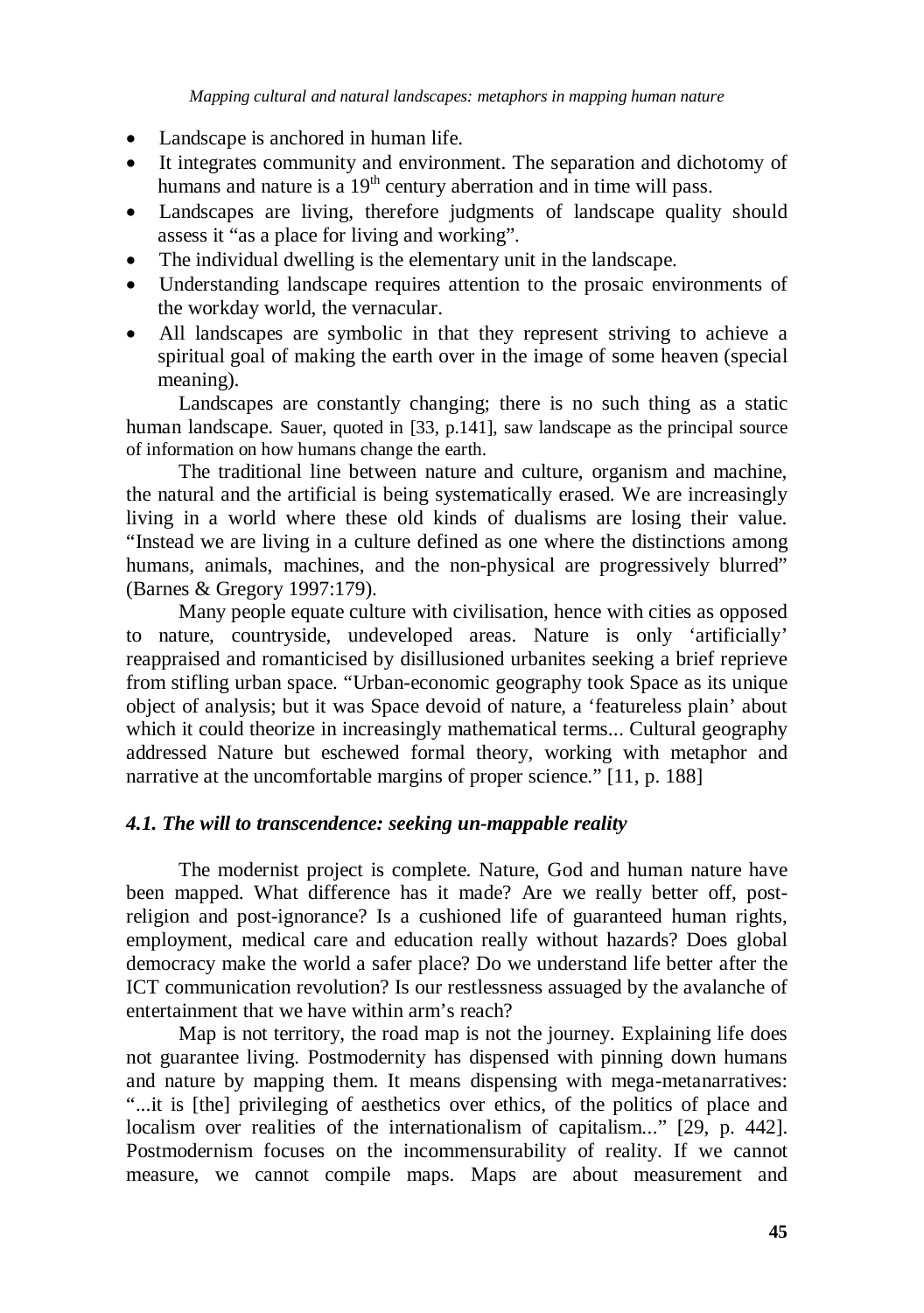comparison. We are confronted with incommensurability, not only in Heisenberg's principle of quantum uncertainty, but also in anthropology's search for understanding, in cognitive sciences and the dead-end street of our metaphysics and epistemologies. Bernstein already pointed out that "the truth of the incommensurability thesis is not closure, but *openness*" [34]. Foundationalism is closure.

We are living in a post-representational era. Not that we don't represent – but we do it knowing full well that *signifiant* and *signifié* do not coincide exactly. In a cartographic context: "They honestly confront the impossibility of representing reality in language – that is, the radical undecidability in the relation between signifieds and signifiers." Such honesty challenges assumed 'connectedness': "...this does not imply that there is no truth, but rather that if there is, we are incapable of pinning it down" [29, p.449]. It implies metaphorising understanding and symbolising existence.

Metaphorising understanding (as above) does not mean that we don't know what we are saying or that we cannot know anything. It means that meaning is 'open', is more than what we are saying. There are maps (meaning) alongside and behind the maps (meaning) that we present. That introduces a playful element into our serious project of mapping (assigning meaning). And in the mapping game, like in poker, we are constantly testing each other's maps/cards/plausibility (epistemologies): it is to constantly 'up the ante'.

The will to transcendence manifests itself in the acknowledgment that reality is 'more' than human rationality and scientific methods. "In a certain sense such relativism requires one to approximate the ancient, pre-Socratic Greek acceptance of both religious and scientific knowledge, where the world of gods ... [was] a sensuous correlate of the aspects of intellectual knowledge." [35] Bunske continues: "It requires recognition that there are different kinds of truth, with each having its own set of criteria or test validity. It further requires that the criteria for one set of truths be not applied to another, that is, the truth of religious belief, a myth, or an imaginative, artistic insight, image, or orientation should not be tested by Cartesian-inspired methodologies."

Don Cupitt says that "the quest for transcendence constitutes a lifeenhancing mistake we need to keep on making" [36].

"In the film 'Fight club' Tyler tells the first cell of disenfranchised young men: 'You are not your job, you're not how much money you have in the bank, nor the car you have, the contents of your wallet. You're not your f\*\*\*g khakis.' He circles around to tell them: 'You are not special. You are not a beautiful and unique snowflake. You are the same decaying organic matter as everything else.' With this Tyler invites them to make the one unimpeachable connection with reality that is available to them: to pound one another senseless with their fists; this is the ritual action that allows them to have an experience of ecstatic transcendence." [30, p.293]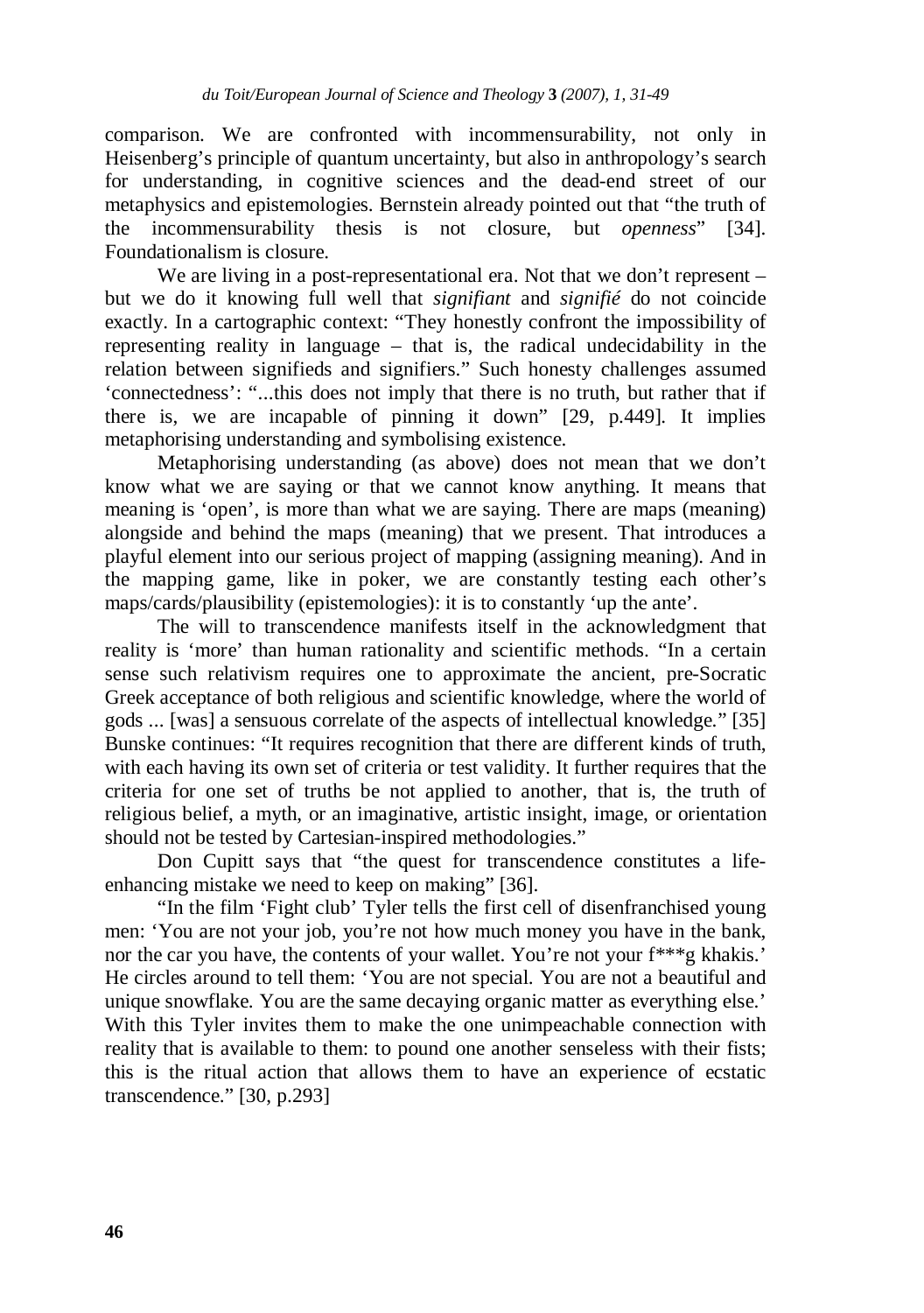## **5. Conclusions**

Mapping nature is one of the achievements of modernism. Mapping the human mind appears to be a more elusive ideal. The most effective language for mapping the mind (which includes emotions like faith, hope, love, fear and loneliness) has always been built on the grammar of transcendence. The transcendent realm encompasses religion, philosophy, myths, symbols, metaphors and every other linguistic capacitator for storing meaning that cannot be expressed unambiguously. Unambiguity kills all imagination and creativity and puts an end to 'open dialogue'.

Life is an open dialogue (and transcendence is open to the future), in which techno-scientific capitalism is a reluctant participant. We suffer from loss of hope of the better future that modernism promised and tackled with shortlived gusto, but failed to bring about. We romanticise 'ancient' cultures, in which ignorance swathed the unknown in mythical allure. Another naivety is little more than mist before the sun of rationalism: modern Western culture harks back to transcendence by resorting to belief in angels, UFOs, New Age adventures and secular spirituality. These alternatives entail a choice between exclusiveness and inclusiveness, between either/or and both/and. Must we really choose between techno-scientific capitalism and pre-modern transcendence, or can techno-scientific capitalism be reconciled with spiritual values?

Neither techno-scientific capitalism nor any form of transcendence should be treated as absolute. Both are threats to humankind. Techno-scientific capitalism is a closed system prone to unbridled growth (like cancer). Any form of spiritual fundamentalism offers its adherents the certitude of one-sidedness and fanatical hope, with all the fatal consequences we hear reported on the daily news.

Is the Heideggerian ideal articulated in his *Bauen denken wohnen* still attainable? Should the story of the little prince's rose not form part of our authoritative mapping manuals? Can techno-scientific capitalism and ecological responsibility, map and territory, nature and soul be reconciled? Without a doubt meaningful survival, if any, depends on that. Maybe only a new god can save us (à la Heidegger) by charging the human mind's dynamo with new energy. If human greed and unbridled growth are not curbed, the very notion of a human mind is illusory anyway. That would leave us spectators of a contest in which brute nature and evolutionary, inherited drives fight it out ruthlessly to the bitter end.

Mapping nature and the consequent techno-scientific achievements are a monument to human ingenuity. Maps of human nature can be found in sociology textbooks. Maps of the human mind remain an open agenda. Mapping the mind means opening Pandora's box and losing hope. Note that hope should not be confused with a desire for limitless power (unbridled growth). Hope in our context is not synonymous with a desire to be like God (*sicut Deus*). It is the hallmark of sufferers, those who want to escape from oppression and suffocation and long for a meaningful, communal life.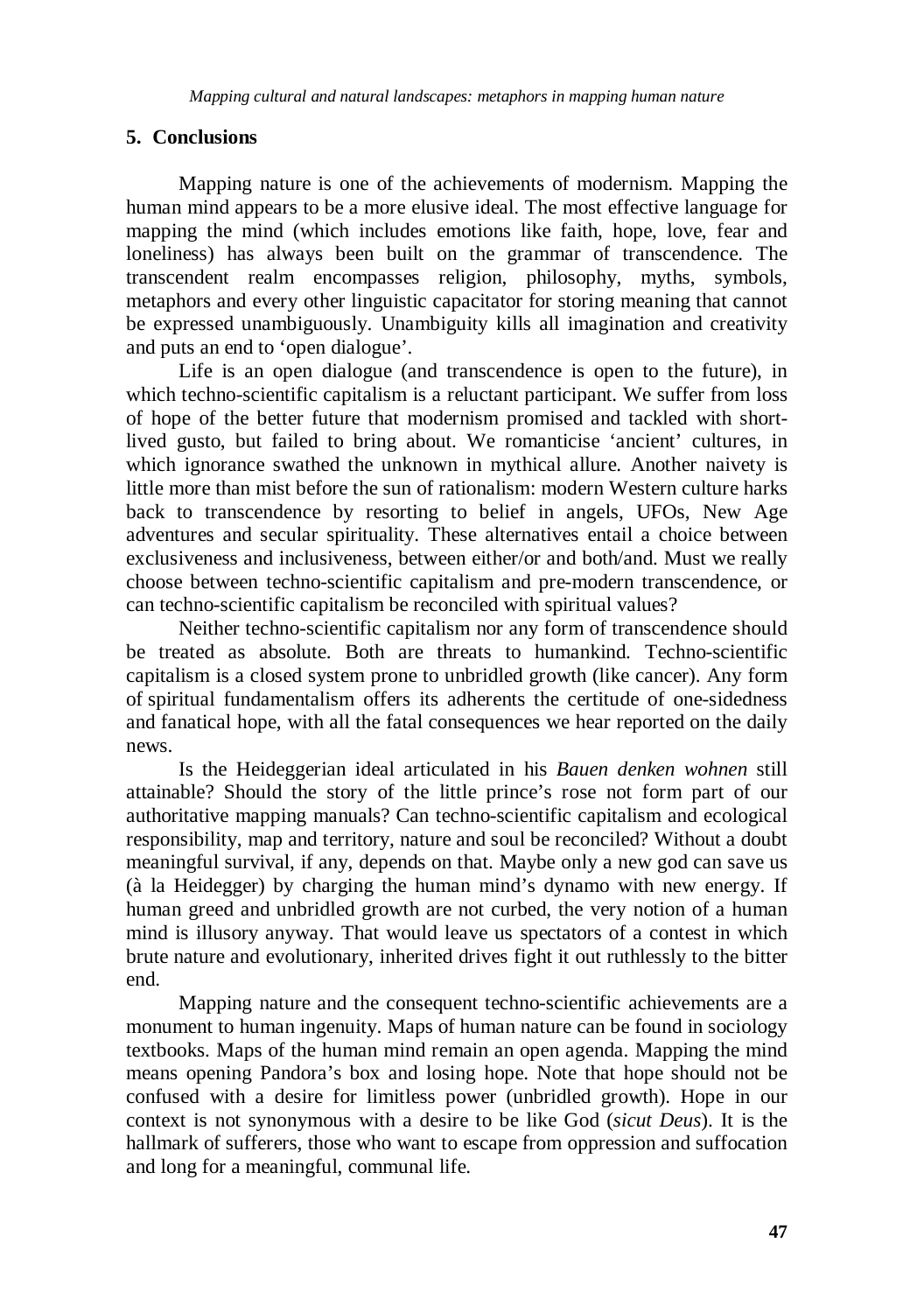Without hope there is no transcendence – and the transcendence offered by human greed is just veiled immanence.

May the ideal remain that after all our mapping we will remember that a road map is always just a map. Mapping isn't life but must take us to a destination where we can celebrate life, respectfully in all its open versatility!

#### **References**

- [1] A. de Saint-Exupéry, *The little prince*, Mammoth, London, 1991, 50.
- [2] \*\*\*, Daily News and Analysis, **August 24** (2006), available at http://www.dnaindia.com/report.asp?NewsID=1049138.
- [3] M. Foucault, *The order of things*, Vintage, New York, 1973, 387.
- [4] T. Hobbes, *Leviathan*, C.B. MacPherson (ed.), Penguin, Harmondsworth, 1968, 149.
- [5] C. Moscovici, Eighteenth-Century Studies, **33(3)** (2000) 383.
- [6] T. Gieryn, *Boundaries of science, in Handbook of science and technology studies*, Sage, London, 1995, 429.
- [7] R. Barthes, *Selected writings,* S. Sontag (ed.), Fontana, London, 1983**.**
- [8] I. Kant, *Anthropology from a pragmatic point of view*, translated by V. L. Dowell, Part II, Nijhoff, The Hague, 1974.
- [9] B.J. Harley, *Deconstructing the map*, in *Reading human geography. The poetics and politics of inquiry*, Barnes, Trevor & Gregory, Derek (eds.), Arnold, London, 1997, 164.
- [10] M. Heidegger, *Sein und Zeit,* Max Niemeyer, Tübingen, 1976, 165.
- [11] M. FitzSimmons, *The matter of nature*, in *Reading human geography. The poetics and politics of inquiry*, Barnes, Trevor & Gregory, Derek (eds)., Arnold, London, 1997, 189.
- [12] J. Dupré, *Human nature and the limits of science*, Clarendon, Oxford, 2001, 39.
- [13] M. Jeeves, *From cells to souls and beyond. Changing portraits of human Nature*, Eerdmans Grand Rapids, 2004, 240.
- [14] R.F. Baumeister, *The cultural animal. Human nature, meaning and social life*, Oxford University Press, Oxford, 2005, 29.
- [15] R. Dawkins, *The blind watchmaker*, Penguin, London, 1986, 60.
- [16] M.C. Jacob, *Scientific culture and the making of the industrial West*, Oxford University Press, Oxford, 1997, 58.
- [17] G.A. Lakoff and M. Johnson, *Philosophy in the flesh: The embodied mind and its challenge to Western thought*, Basic Books, New York, 1999.
- [18] F.M. Wuketits, *Concepts and approaches in evolutionary epistemology: toward an evolutionary theory of knowledge,* Dordrecht, Reidel, 1984.
- [19] E.G. d'Aquili and A.B. Newberg, Zygon**, 28(2)** (1993) 177.
- [20] R. Rorty, *Philosophy and the mirror of nature*, Blackwell, London, 1983, 379.
- [21] A. McGrath, *A scientific theology*, vol. 1, Clark, Edinburgh, 2001, 112.
- [22] H.T. Wilson, *The vocation if reason. Studies in critical theory and social science in the age of Max Weber*, Brill, Leiden, 2004, 69, 101, 105.
- [23] Z.Liana, *Technology and the changing notion of nature*, in *Creative creatures: values and ethical issues in theology, science and technology*, U. Görman, W.B. Drees and H. Meisinger (eds.), Clark, London, 2005, 36.
- [24] F. Fukuyama, *Our posthuman future. Consequences of the biotechnological revolution,* Profile, London, 2002, 130.